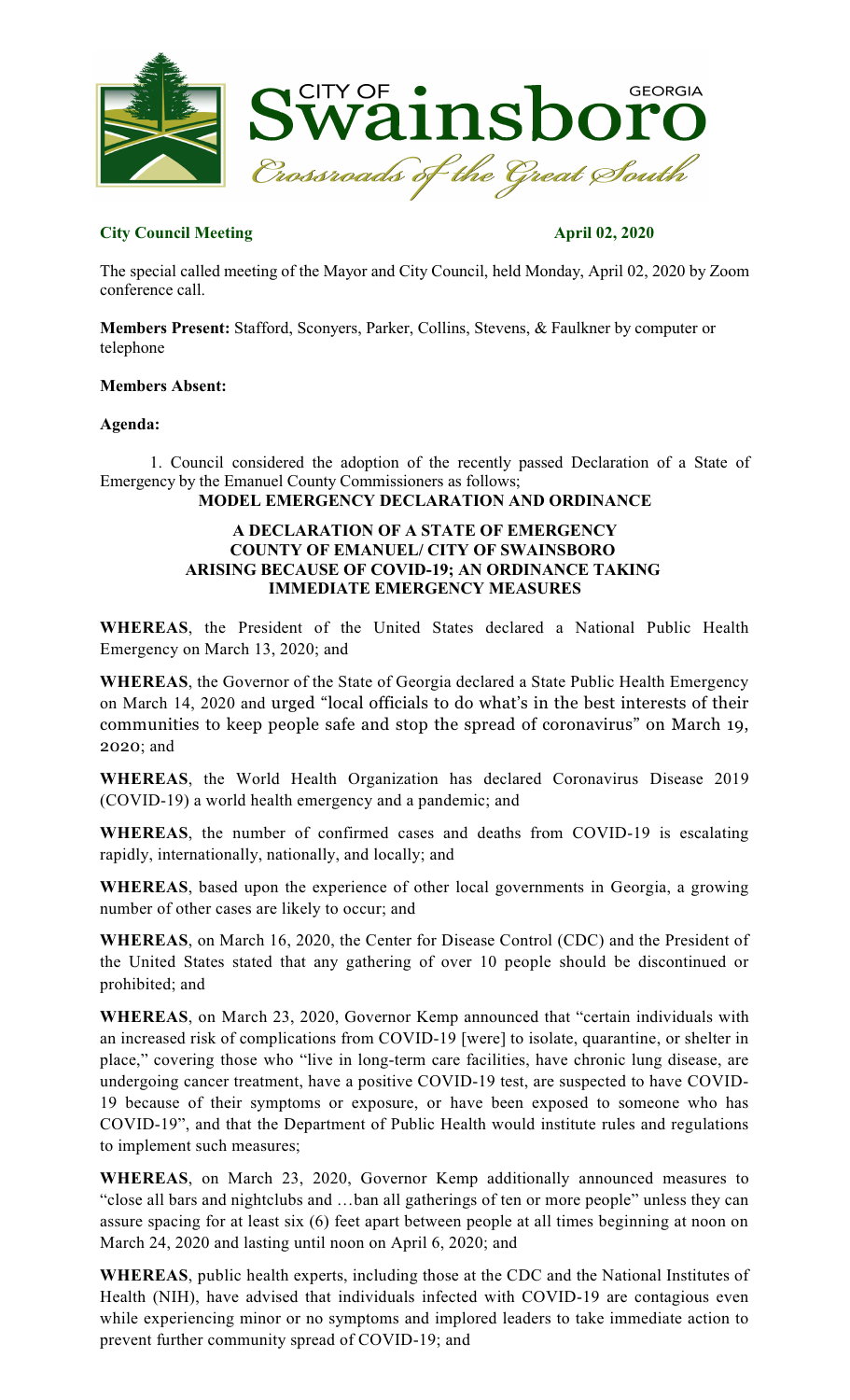**WHEREAS**, preventing and slowing community spread of COVID-19 provides health systems additional time to obtain personal protective equipment necessary to protect health care workers and medical equipment necessary to treat COVID-19, and is therefore vital to the health of the nation;

**WHEREAS**, in the judgment of the city of Swainsboro, there exist emergency circumstances located within its jurisdiction requiring extraordinary and immediate response for the protection of the health, safety, and welfare of the citizens of the community, the state, and the nation; and

**WHEREAS**, it is essential for the governing authority of the City of Swainsboro/Emanuel County Commissioners to act immediately in order to minimize the spread of COVID-19 and to prevent or minimize sickness, injury, or death, to people and damage to property resulting from this public health crisis; and

**WHEREAS**, O.C.G.A. § 38-3-28 provides the political subdivisions of this state with the authority to make, amend, and rescind such orders, rules, and regulations as may be necessary for emergency management purposes to supplement rules and regulations promulgated by the Governor during a State of Emergency; and

**WHEREAS**, the United States Supreme Court has previously held that "upon the principle of self-defense, of paramount necessity, a community has the right to protect itself against an epidemic of disease which threatens the safety of its members"; and

**WHEREAS**, the Charter of the City of Swainsboro provides the governing authority of the city with the authority to take actions deemed necessary to deal with such an emergency for the protection of the safety, health, and well-being of the citizens of the city; and

**NOW, THEREFORE, IT IS HEREBY DECLARED** that a local state of emergency exists within the City/County and shall continue until the conditions requiring this declaration are abated.

# **THEREFORE, IT IS ORDERED AND ORDAINED BY THE AUTHORITY OF THE EMANUEL COUNTY BOARD OF COMMISSIONERS/CITY COUNCIL OF THE CITY OF SWAINSBORO/AS FOLLOWS:**

# **Section 1. Findings of Fact**

For purposes of describing the circumstances which warrant the adoption of an emergency ordinance, the governing authority of the City of Swainsboro/Emanuel County Commissioners hereby adopt and make the findings included in the "WHEREAS" clauses as findings of fact.

# **Section 2. Declaration of Public Health State of Emergency**

The Emanuel County Board of Commissioners/ Swainsboro City Council hereby declares a public health state of emergency within the city/county because of the proliferation of COVID-19 in the United States and the State of Georgia, which will remain in force and effect for 90 days from the date hereof.

# **Section 3. Public Gatherings on Emanuel County/City of Swainsboro Property**

For the duration of the declared emergency, there shall be no public gatherings on any property owned or controlled by the County/City. To avoid confusion, the following definitions shall apply under this Section: a "public gathering" shall mean the organized gathering or assembly of 10 or more persons at a specific location; "property owned or controlled by the Emanuel County Commissioners/City of Swainsboro " shall include any park, public square, public space, playground, recreational area, or similar place of public gathering, but nothing herein shall prohibit individuals or families from using sidewalks or designated pedestrian areas of parks for walking or other exercise if they are not participating in an organized gathering.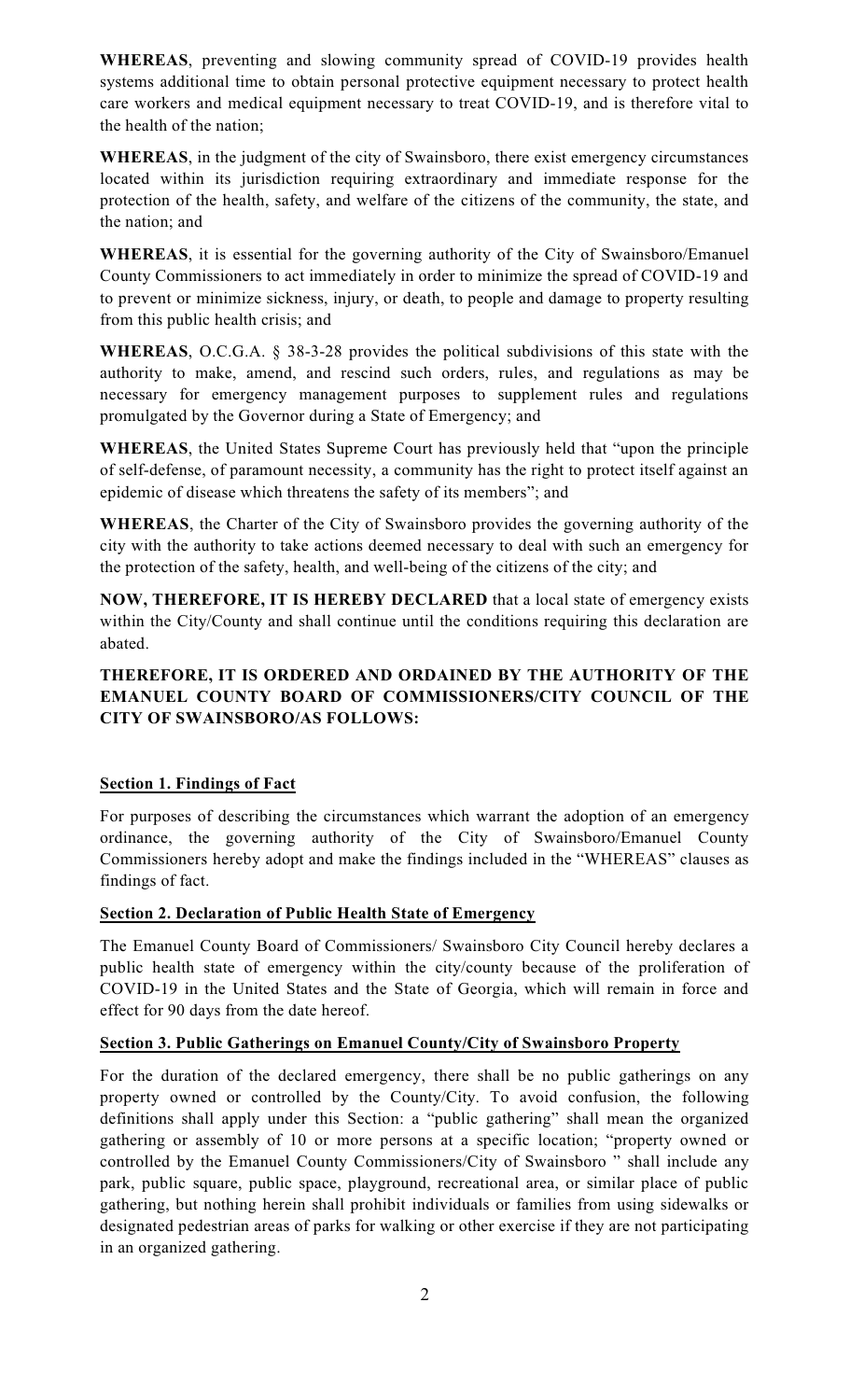# **Section 4. Classification of City/County Services**

For the duration of the declared emergency, the County Administrator/City Administrator shall be vested with the following discretion and authority, to wit:

- (a) To categorize County/City services as either "required" or "discretionary," and to periodically review and modify such categories.
- (b) To assign specific employees to required or discretionary services, and to periodically review and modify such assignments.
- (c) To use his or her discretion to permit employees to telework.
- (c) To temporarily suspend the provision of discretionary services and to direct employees who provide discretionary services not to report to work until such time as the service suspension is lifted or until such time as the County/City Administrator redirects the employee to other services.
- (d) To contract for and expend non-budgeted sums and services, as may in his or her discretion be required to meet the demands upon government and services of the County/City for the duration of the declared emergency, including therein authority to spend such sums from the reserves of the County/City. Any such non-budgeted expenditures shall be reported to the governing authority of the County/City.
- (e) To maintain, to the best of the ability of the resources of the County/City, the provision of essential services, which shall include, but not be limited to, public safety, public works, healthcare, and building permits.

# **Section 5. Eating Establishments**

Restaurants and other eating and dining establishments where food is served must cease offering dine-in services but may continue preparing and offering food to customers via delivery, drive-through or take-out services. Patrons, employees and contractors of the establishments must maintain at least six (6) feet of personal distance between themselves and others. If a restaurant is licensed to sell beer and wine for on-premises consumption, such restaurant, during the effective dates of this ordinance only, shall be authorized to sell unopened bottles or cans of beer or wine for take-out consumption off-premises;

## **Section 6. Closure of Certain Businesses**

Gyms, fitness centers, pools, social clubs, amusement facilities, bowling alleys, pool halls, theaters, massage parlors, nail salons, and any other similar facility, any facility used for an activity that involves prolonged physical proximity of individuals, and any facility used for entertainment, social, grooming, or general health and well being purposes, must close and remain closed for the duration of this emergency.

## **Section 7. Personal Distance**

All other establishments not covered in Sections 5 or 6 of this Ordinance such as grocery stores, pharmacies, and other businesses which remain open during the emergency must post signage on entrance doors informing consumers to maintain at least six (6) feet of personal distance between themselves and others and shall not allow more than ten (10) people into such establishment at any one time if such social distancing cannot be maintained.

## **Section 8. Gatherings**

Unless otherwise provided, all public and private gatherings of more than ten (10) people occurring outside of a household or living unit are prohibited.

# **Section 9. Exceptions**

Nothing in this ordinance, however, prohibits the gathering of individuals for the purposes of carrying on business identified as "essential" under O.C.G.A. § 38-3-58, the provision of medical or health services, or critical infrastructure businesses and employees as designated by the Governor or identified by U.S. Department of Homeland Security Cybersecurity and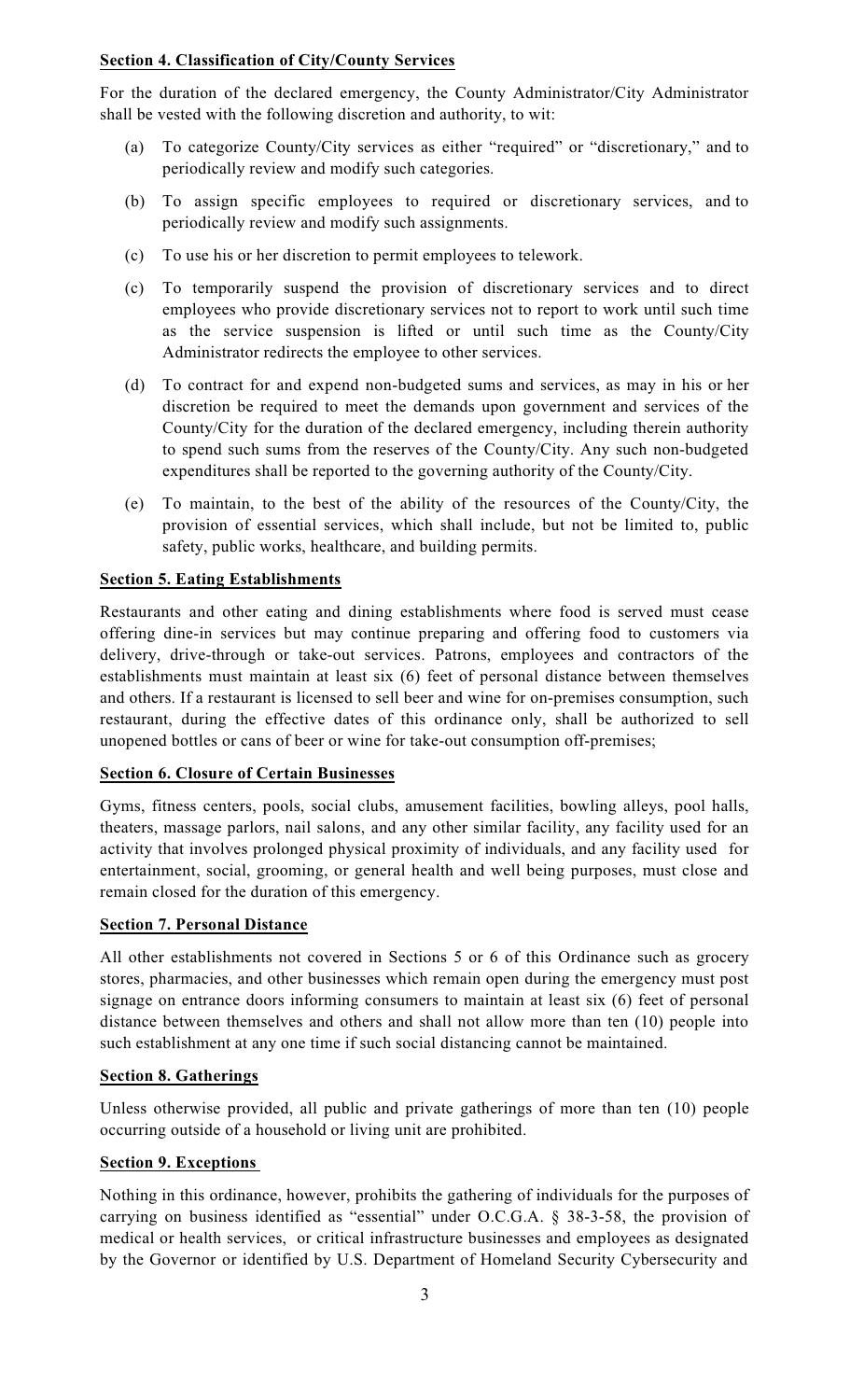Infrastructure Security Agency (as may be found in the Memorandum on Identification of Essential Critical Infrastructure Workers During COVID-19 Response, or subsequent document).

# **Section 10. Curfew**

A volunteer curfew is imposed from 9:00 p.m. to 5:00 a.m. effective immediately. Residents, unless "exempt individuals" as defined herein, shall remain in their homes or on their property during the curfew period. Exempt individuals include those individuals engaged in the provision of designated, essential services, such as (1) fire; (2) law enforcement; (3) medical and hospital services, including veterinary services; (4) military services; (5) utility emergency repairs; (6) persons seeking emergency medical services or hospital services and those persons assisting such persons; (7) individuals traveling to and from their jobs with appropriate identification and persons traveling to medical facilities; (8) individuals engaged in the delivery of food, medicine, medical supplies, fuel including, but not limited to, the restocking of grocery stores, pharmacies, and convenience stores; (9) news media employees; (10) designated employees or agents of businesses designated by the Georgia Emergency Management Agency as "essential" pursuant to O.C.G.A. § 38-3-58; (11) persons providing necessary care of companion animals in the custody and care of an animal shelter, boarding facility, or kennel and persons walking personal animals; and (12) critical infrastructure businesses and employees as designated by the Governor or identified by U.S. Department of Homeland Security Cybersecurity and Infrastructure Security Agency (as may be found in the Memorandum on Identification of Essential Critical Infrastructure Workers During COVID-19 Response, or subsequent document).

# **Section 14. Procurement**

The governing authority hereby suspends the bid and competitive portions of the City's Procurement Policy or ordinances and authorize the County/City Manager to utilize the single-source policy and to require departments to provide a written justification for the procurement during the effective dates of this Resolution and/or utilize any emergency procurement provisions contained. County/city officials shall continue to seek the best prices during the state of emergency.

## **Section 15.**

All ordinances or parts of ordinances in conflict with the provisions of this Declaration are hereby suspended during the effective dates of this Declaration (or any extension thereof) and the terms and provisions of this Declaration shall prevail.

This Ordinance after adoption by the Emanuel County Commissioners/City of Swainsboro and upon approval by the Commissioner Chair/Mayor shall become effective immediately.

| ORDAINED AND RESOLVED, this | day of | 2020. |
|-----------------------------|--------|-------|
| this                        | day of | 2020. |

Motion to adopt resolution as presented.

**Motion by: Parker Seconded by: Faulkner 6-0**

Adm. Lawson asked council to amend the agenda to allow a ramification of a bid taken on April 01, 2020 for the third phase of the TIA project. Motion to amend agenda was made.

## **Motion by: Stevens Seconded by: Faulkner 6-0**

Adm. Lawson asked council to accept a GDOT grant for the airport for the Eng of a 2021 airport five year plan. Motion was made to accept.

## **Motion by: Stevens Seconded by: Faulkner 6-0**